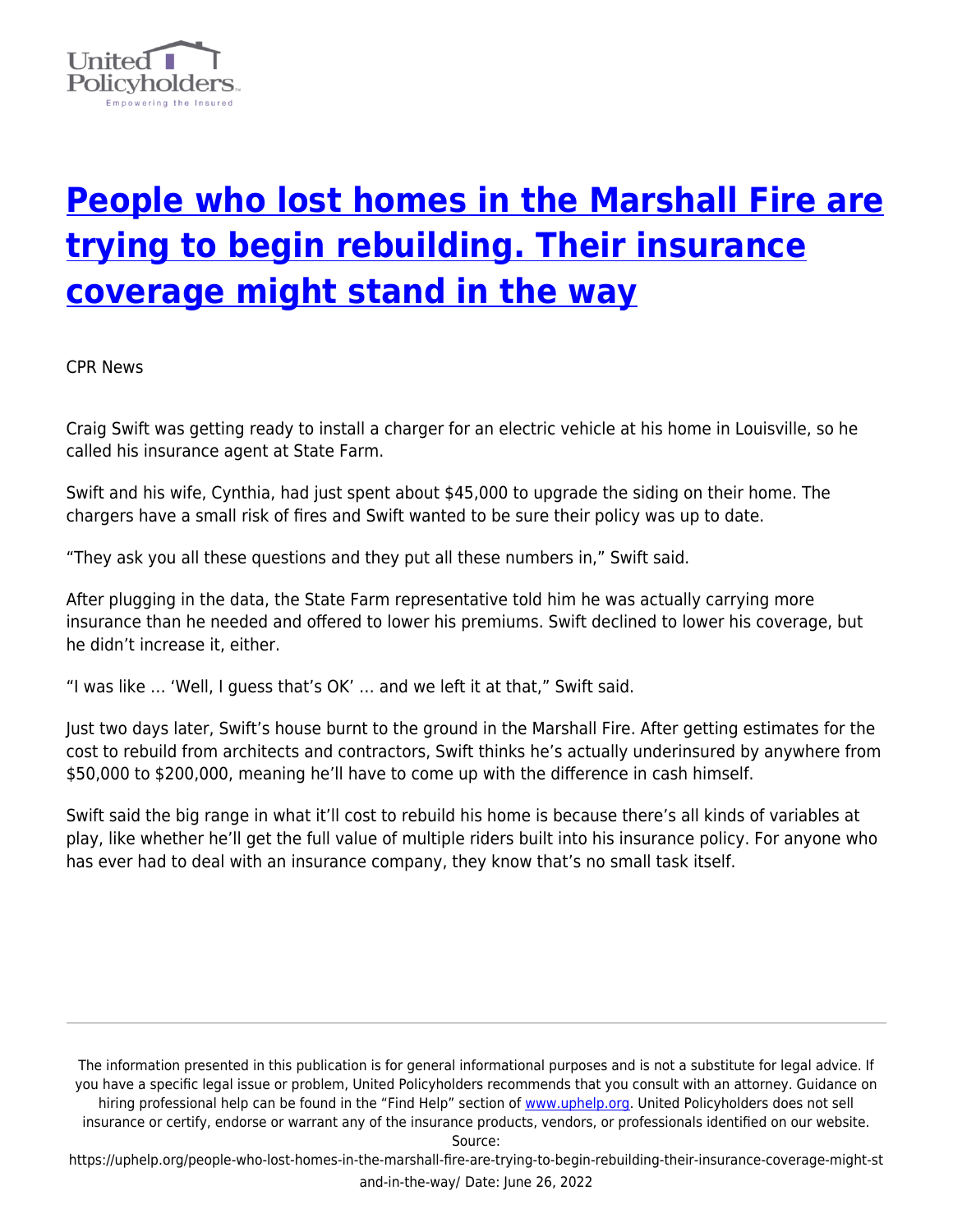

And at that same time, it's difficult to get a builder to commit to a price to make homeowners whole again. Supply chain problems and fluctuations in the costs of building materials make it tough to pin down.

"Everything's sort of really wiggly right now …. By the time we build, those construction costs could change because the cost of lumber could go up or down," Swift said.

And, Swift said he's still waiting to hear from his insurer about just how much they will pay.

"There's this weird market disconnect between what the insurance company thinks it's gonna cost and what all these builders are telling us," Swift said.

This disconnect is not uncommon. While standard homeowners' insurance does cover wildfires, homeowners often find their policies don't necessarily mean they'll be made whole when they actually file a claim. According to United Policyholders, a homeowner's insurance advocacy group, two-thirds of wildfire victims in the U.S. are underinsured.

Insurance industry representatives point out that it's the homeowners' responsibility to keep their policies updated – not the insurance companies'. But as Swift's story shows, even the most meticulous homeowner can find themselves blindsided in the event of a total loss.

"Agents can help customers with estimating the replacement cost," State Farm spokesperson Sevag Sarkissian said in an email. "But the coverage amount chosen is ultimately the customer's choice."

Fueled by 100 mph winds, the Marshall Fire roared through grassy open spaces baked by drought and unseasonably warm temperatures and quickly turned into a suburban firestorm. Researchers say the conditions for similarly destructive wildfires are increasing due to climate change, primarily driven by greenhouse gas emissions from burning fossil fuels, which is expected to lead to more frequent and more intense blazes in Colorado and other Western states.

It's too soon to say how much insurers will ultimately be on the hook for in the wake of the fire, which burned about 6,200 acres and more than 1,000 homes in Louisville, Superior and unincorporated parts of Boulder County. But six weeks after the fire, many residents CPR News spoke with report feeling that

The information presented in this publication is for general informational purposes and is not a substitute for legal advice. If you have a specific legal issue or problem, United Policyholders recommends that you consult with an attorney. Guidance on hiring professional help can be found in the "Find Help" section of [www.uphelp.org.](http://www.uphelp.org/) United Policyholders does not sell insurance or certify, endorse or warrant any of the insurance products, vendors, or professionals identified on our website.

Source: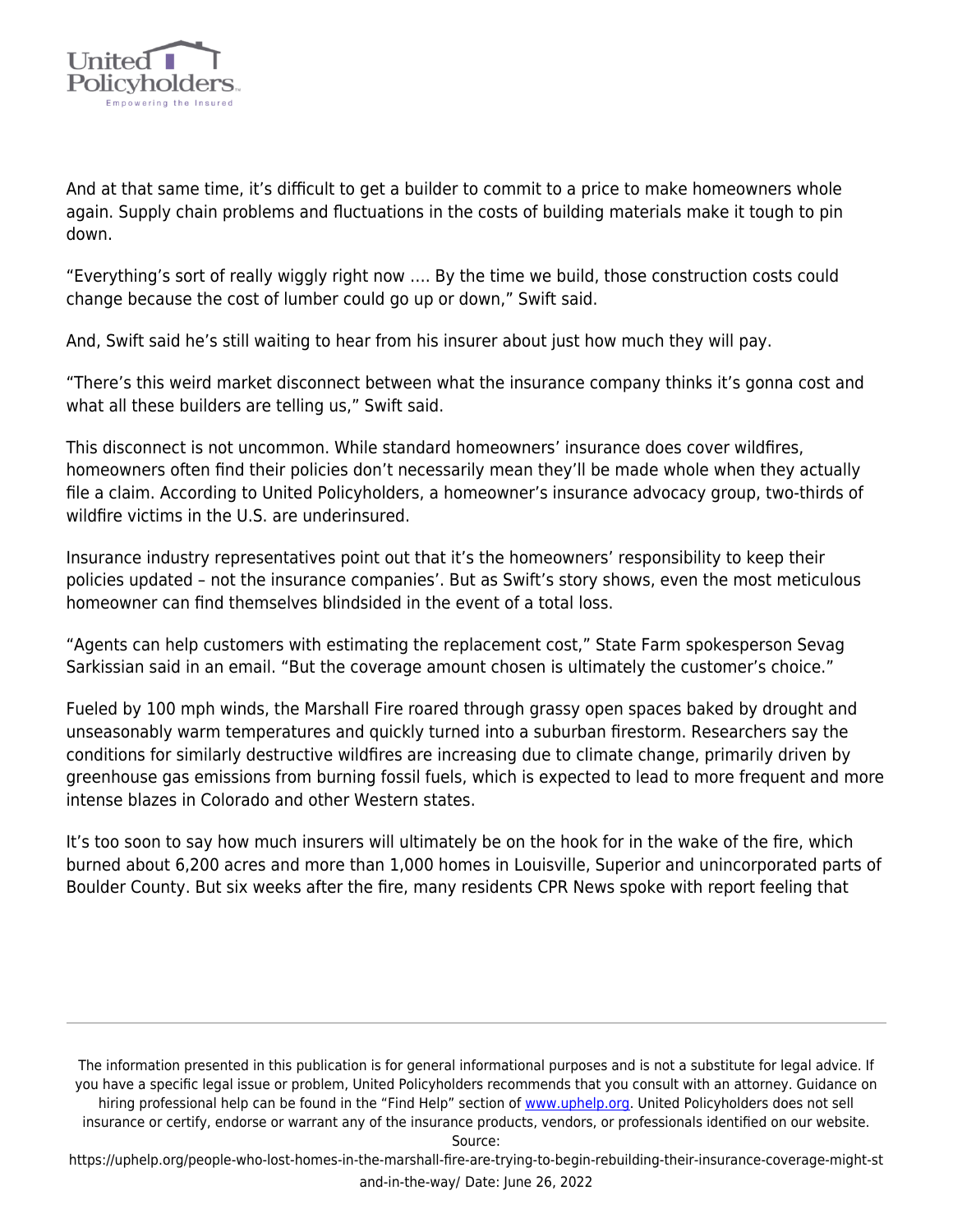

contrary to what their catchy jingles would have people believe, insurance companies are making their lives harder – not easier.

Colleen and Greg Ehrnstrom lost their five-bedroom home in Louisville during the fire and are struggling to understand why their insurance policy is falling short. A builder told the couple it will cost around \$850,000 to rebuild. The Ehrnstroms' insurer, American Family Insurance, says the job should cost around \$646,000, but that their policy limits — the amount of insurance coverage the family had on their home — mean they will only get \$404,000 toward rebuilding.

The Ehrnstroms refinanced their mortgage last August after making substantial upgrades to the home, and they feel they were not adequately advised on how much insurance they would need.

"If you would have said to me, 'You're inadequately insured, you need to pay more,' I would never have said no," Colleen Ehrnstrom said.

Insurers' calculations on home value are often opaque to homeowners, making it difficult for people who lost a home to mount an effective challenge to their insurer's valuations.

"They will not answer any of our questions. They don't tell us where they get the algorithms. They take a week to respond and then tell us the same thing," Colleen Ehrnstrom said.

The Ehrnstroms are unsatisfied with what American Family Insurance is paying out and have filed a complaint with Colorado's insurance commissioner.

Ken Muth, a spokesperson for American Family, said the company continues to work closely with the Ehrnstroms and other victims of the Marshall Fire. The insurer expects to pay out more than \$95 million for lost and damaged homes in the wake of the disaster, he said.

"We do our best to ensure our customers are appropriately covered, and that relies on customers notifying us when home improvements or life events occur," Muth said in an email.

During a recent United Policyholders seminar for Marshall Fire victims, the group's CEO, Amy Bach, advised people not to give up after getting a check from their insurer.

The information presented in this publication is for general informational purposes and is not a substitute for legal advice. If you have a specific legal issue or problem, United Policyholders recommends that you consult with an attorney. Guidance on hiring professional help can be found in the "Find Help" section of [www.uphelp.org.](http://www.uphelp.org/) United Policyholders does not sell insurance or certify, endorse or warrant any of the insurance products, vendors, or professionals identified on our website.

Source: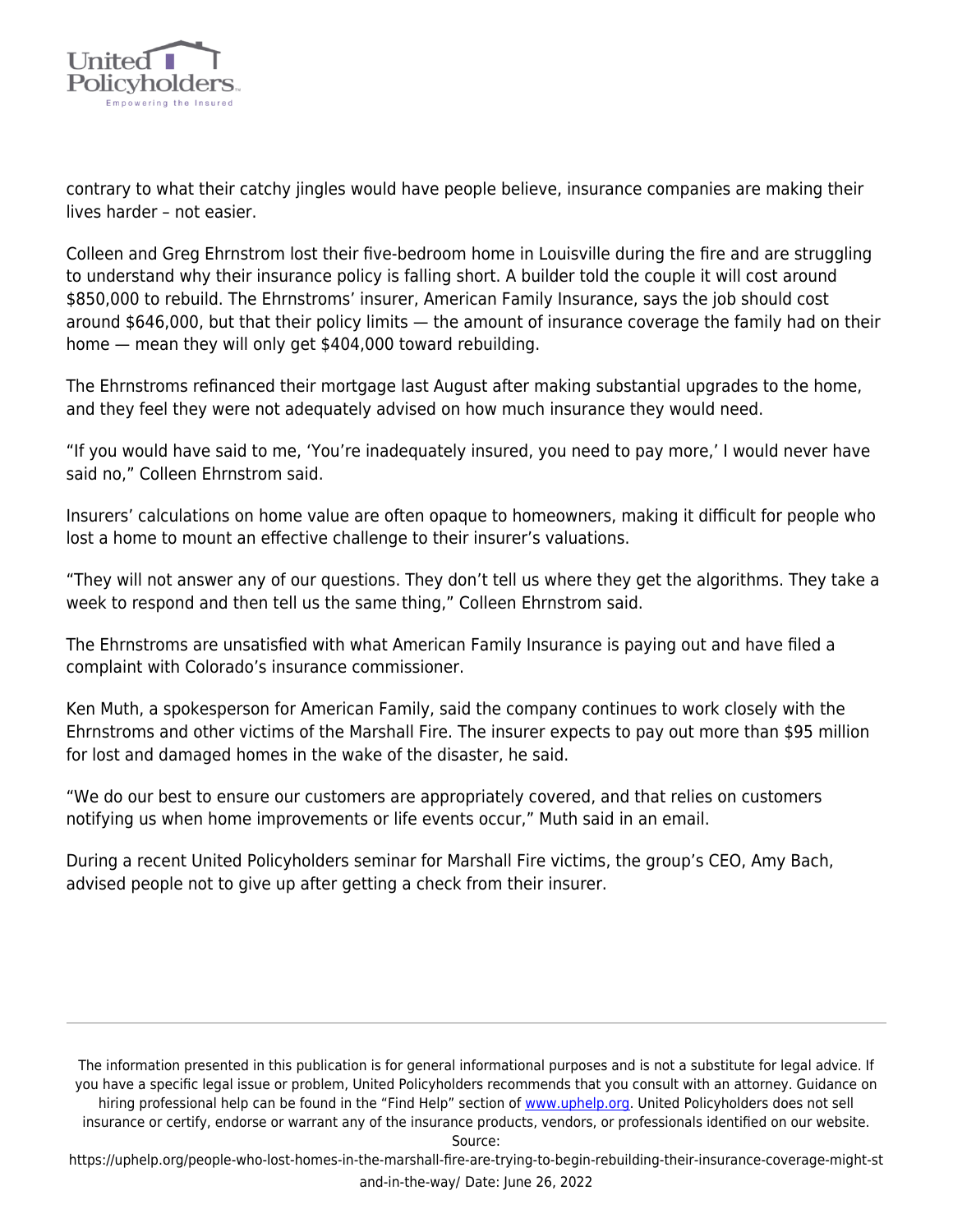

"When people are underinsured, very often their insurer will throw a check at them for the stated limit. And it may seem like a lot of money, but it may not be the full amount you are entitled to. And in a lot of cases, it's below what a contractor is telling you it's going to cost …. Just think of that first check as a starting point," Bach said.

On top of the actual home that burnt down, fire victims also have to deal with cataloging and documenting all the contents of the home that were lost. When it comes to such personal property loss, Colorado law requires insurance companies cut a check for 30 percent of a homeowner's total coverage without requiring any documentation. Some insurers have written checks for as much as 75 percent, but not all of them.

In the Swifts' case, State Farm hasn't budged on handing the couple over 30 percent of the value of their belongings without an exhaustive catalog of everything the family lost. The couple spend hours every day poring over a spreadsheet detailing thousands of personal items lost in the fire, down to the contents of their underwear drawers.

Sarkissian, the State Farm spokesperson, said comparing coverage and claims between companies isn't an "apples-to-apples comparison," as carriers have different contract terms and coverage amounts.

Swift remains frustrated with the entire process.

"They want to give you the smallest amount on the personal property, the smallest amount on the dwelling and make you work for everything in the process of trying to rebuild," Swift said.

The Swifts have also filed a complaint with Colorado's insurance commissioner.

A bill under consideration in Colorado's state legislature would make it easier for wildfire victims to get cash immediately for the property they lost. The bill, introduced by Rep. Judy Amabile, a Democrat from Boulder, has garnered bipartisan support.

But future legislative fixes aren't going to do much for the victims of the Marshall Fire.

Kathe Perez had lived in her 2,100 square-foot home in Louisville since 1992. Perez, 66, planned to pay

The information presented in this publication is for general informational purposes and is not a substitute for legal advice. If you have a specific legal issue or problem, United Policyholders recommends that you consult with an attorney. Guidance on hiring professional help can be found in the "Find Help" section of [www.uphelp.org.](http://www.uphelp.org/) United Policyholders does not sell insurance or certify, endorse or warrant any of the insurance products, vendors, or professionals identified on our website.

Source: